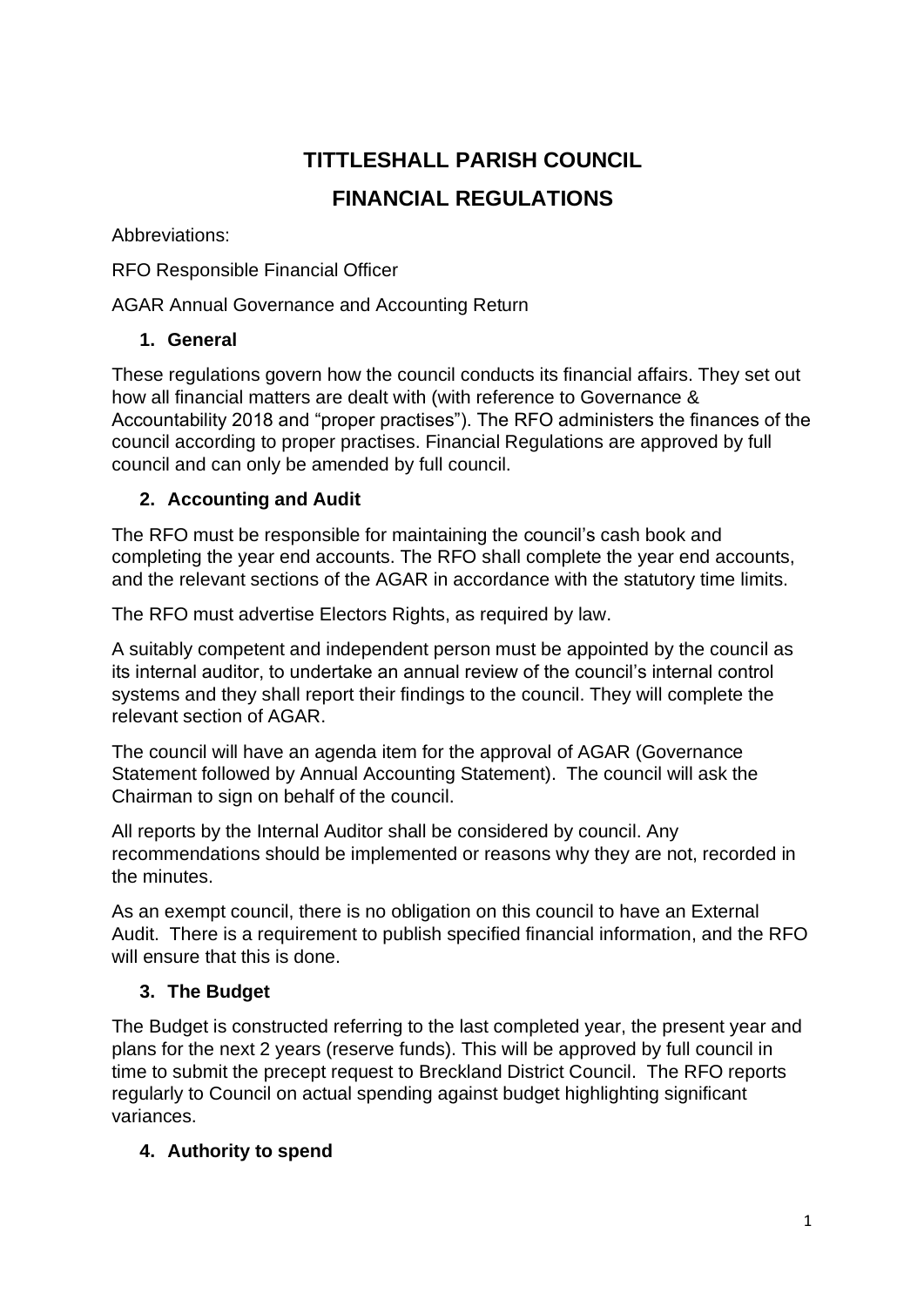Such spending should be reported to Council as soon as possible and the budget should be amended accordingly. Expenditure may be authorised by the Clerk provided this has been included within the budget.

## **5. Banking**

Monies received should be banked on a regular basis by the RFO. Handling cash should involve at least two people.

Bank reconciliations of all accounts should be presented to each ordinary meeting of the council, including the original bank statement at year end. The chairman must sign this.

Direct debit or standing order payments may be permitted, with the approval of council, for regular items such as utility bills, ICO fee or payroll. Amounts so paid should be reported to council along with the normal payment schedule.

The RFO may move money between bank accounts without prior approval by the council.

## **6. Making Payments**

Invoices for payment should be checked by the RFO and entered onto a schedule for approval by council. Payments should be made by cheques signed by two authorised members. Payments may be made between council meetings subject to members being advised of the detail of the payment and that the payments have been included in the budget.

The council has no debit / credit card. Payments may need to be made by the RFO which require the use of a personal debit card. Provided within budget, this may be done and the RFO will be refunded immediately.

# **7. Salaries**

The RFO must ensure that all salary and other relevant payments comply with PAYE and other rules issued by HMRC and are approved by council. Salaries are completed by a payroll provider, agreed by the council.

# **8. Loans and Investments**

The council has no loans, but if any were needed this would require full council approval.

# **9. Receipts**

The RFO should issue invoices promptly and institute efficient collection arrangements. Irrecoverable amounts should be written off by the council, following a report from the RFO.

VAT claims and returns should be completed promptly by the RFO (at least annually)

# **10. Placing Orders**

Before placing an order two written quotes for items costing £500 - £1000 should be obtained sought. Before committing to expenditure, the RFO should check that funds